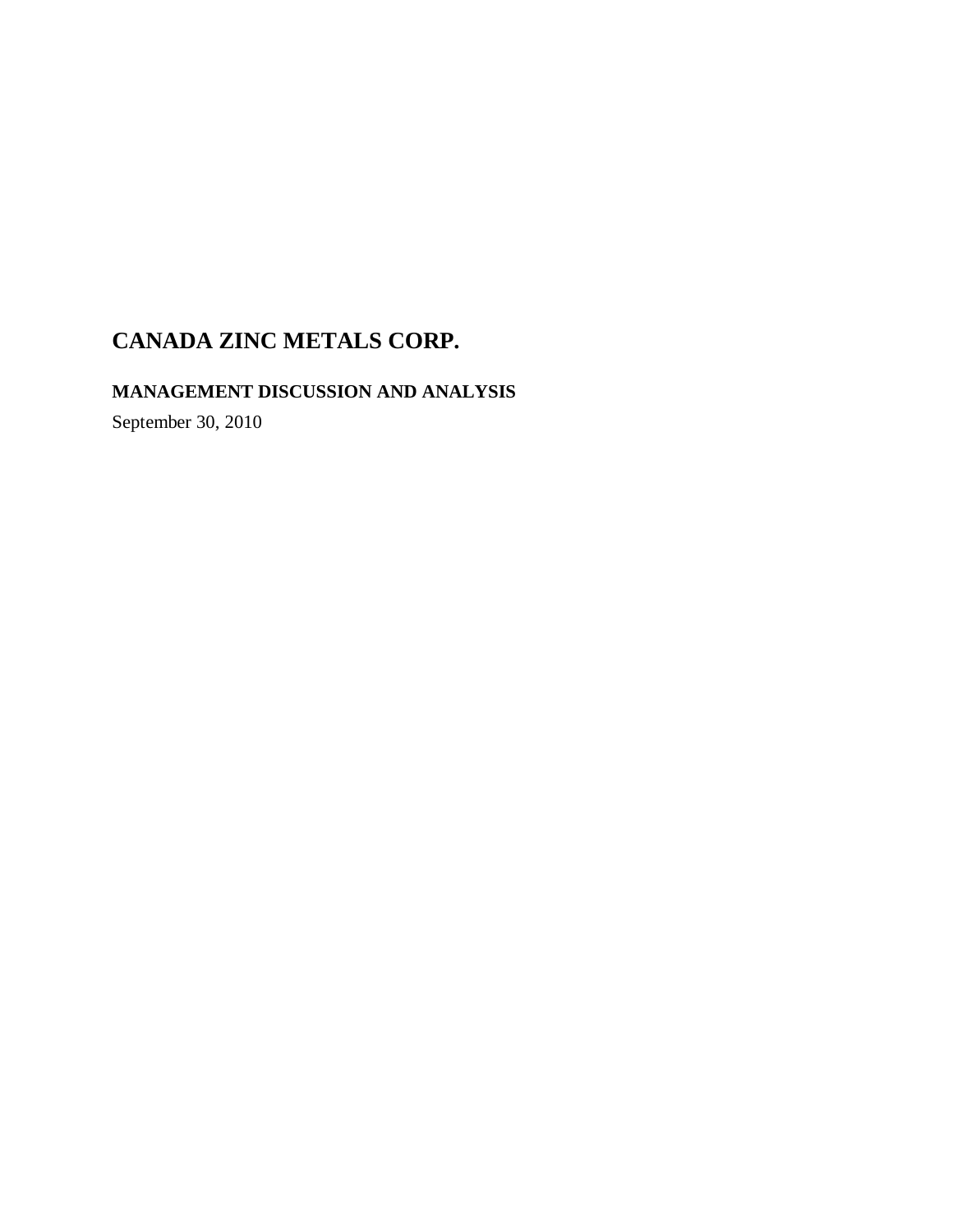Management Discussion and Analysis, page 1 September 30, 2010

### **1.1 Date**

This Management Discussion and Analysis ("MD&A") of Canada Zinc Metals Corp. ("Canada Zinc" or the "Company") has been prepared by management as of November 24, 2010 and should be read in conjunction with the unaudited interim consolidated interim financial statements and related notes thereto of the Company for the three months ended September 30, 2010 and 2009 and with the audited consolidated financial statements and related notes thereto of the Company, as at and for the years ended June 30, 2010 and 2009, which were prepared in accordance with Canadian generally accepted accounting principles.

The Company is presently a "Venture Issuer", as defined in NI 51-102.

This MD&A may contain "forward-looking statements" which reflect the Company's current expectations regarding the future results of operations, performance and achievements of the issuer, including potential business or mineral property acquisitions and negotiation and closing of future financings. The issuer has tried, wherever possible, to identify these forward-looking statements by, among other things, using words such as "anticipate," "believe," "estimate," "expect" and similar expressions. The statements reflect the current beliefs of the management of the Company, and are based on currently available information. Accordingly, these statements are subject to known and unknown risks, uncertainties and other factors, which could cause the actual results, performance, or achievements of the Issuer to differ materially from those expressed in, or implied by, these statements.

The Company undertakes no obligation to publicly update or review the forward-looking statements whether as a result of new information, future events or otherwise.

Historical results of operations and trends that may be inferred from the following discussions and analysis may not necessarily indicate future results from operations.

### **1.2 Over-all Performance**

The Company was incorporated under the laws of the Province of British Columbia on February 10, 1988. The Company operates in one business segment, that being the exploration and development of mineral properties in Canada.

As at the date hereof, the Company has mining interests in properties located in British Columbia and the Northwest Territories.

### **Akie Property, Kechika Trough District, BC (zinc, lead, silver)**

The Company holds a 100% interest in the Akie Property, which is located approximately 260 kilometers north-northwest of the town of Mackenzie in northeastern British Columbia.

The Akie zinc-lead property is situated within the southern-most part (Kechika Trough) of the regionally extensive Paleozoic Selwyn Basin, one of the most prolific sedimentary basins in the world for the occurrence of SEDEX zinc-leadsilver and stratiform barite deposits.

Drilling on the Akie property by Inmet Mining Corporation during the period 1994 to 1996 and by Canada Zinc since 2005 has identified a significant body of baritic-zinc-lead SEDEX mineralization (Cardiac Creek deposit). The deposit is hosted by variably siliceous, fine grained clastic rocks of the Middle to Late Devonian 'Gunsteel' formation.

In the spring of 2008 the Company engaged Rob Sim and Donald G. MacIntyre to evaluate, calculate and produce a 43-101 compliant resource figure on the Cardiac Creek deposit. This technical report entitled "Geology, Diamond Drilling and Preliminary Resource Estimation, Akie Zinc-Lead-Silver Property, Northeast British Columbia, Canada", which can be found on SEDAR [\(www.sedar.com](http://www.sedar.com) ), outlined a resource figure of 23.595Mt grading 7.60% zinc, 1.50% lead, and 13.0g/t silver.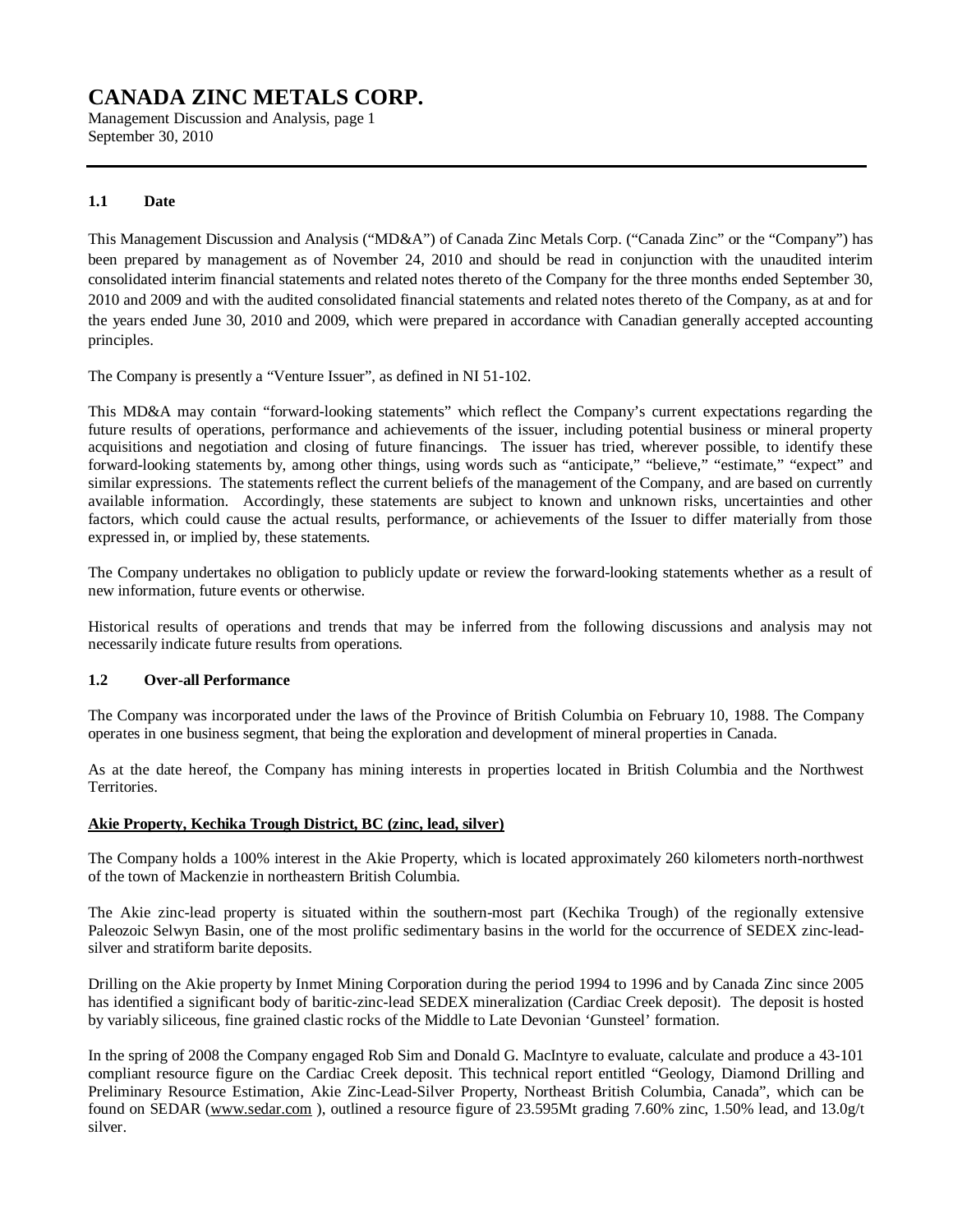Management Discussion and Analysis, page 2 September 30, 2010

The primary objectives of the 2008 drill program were to determine both the updip and on-strike extent of the Cardiac Creek Deposit as well as other key targets within the deposit. A total of eleven drill holes were completed on the Cardiac Creek zinc-lead-silver deposit during the 2008 field season, for a total of 5,103.15 metres (NQ and HQ core).

The following is a summary of drilling results from the 2008 drilling program. Hole A-08-58 yielded an interval of 20.19 metres grading 9.35% zinc +lead (including 8.5 metres grading 11.67% zinc+lead). This intercept indicates that mineralization is still open in an updip direction from this hole. Holes A-08-64 (11.12 metres grading 9.03% zinc+lead) and A-08-66 (which includes 8.23 metres grading 6.96% zinc+lead) tested the southeastern extension of the deposit – these results are highly encouraging as they validate that mineralization remains open in this direction. Hole A-08-65 contains several high grade intervals (including 10.78 metres grading 13.07% zinc+lead) that confirm both the thickness and high grade of the Cardiac Creek deposit to the northwest. The high grade in hole A-08-60A (5.19 metres of 14.00% zinc+lead) supports the interpretation of a high grade core continuing to the northwest direction and highlights the value of some further drilling in this open area. In summary, the drilling completed to date indicates a strike length potentially exceeding 1 kilometer and a dip extent exceeding 550 metres.

In addition, the Company completed construction of approximately 14.5 km of mainline access road and 3.7 km of access trail on the Akie property. These roads have greatly improved access to the Cardiac Creek deposit for future exploration activities. Other work over the reporting period involved the completion of a variety of base line studies.

On November 18, 2008, the Company provided an update on the 2008 exploration activities on the North Lead Anomaly located at the northern end of the Akie property. The following is a summary of results on this target.

Two holes (A-08-62 and A-08-63) were completed testing the downdip and updip extension, approximately 70 metres in each direction, of the massive sulphide mineralization observed in the 1996 Inmet hole. For both of the holes, zinc and lead values, which increase updip, are locally as high as 9.82% and 0.17%, respectively. Of particular interest is the presence of finely banded, colloform, pinkish sphalerite in the matrix of the second (updip) 2008 hole. These characteristics are also noted in several holes located at the northern end of the Cardiac Creek deposit. Such debris flows may reflect the presence of an underlying syn-sedimentary fault zone, a feature that is interpreted as a conduit for metal-bearing hydrothermal fluids.

**About the North Lead Anomaly:** This feature, located some 2.3 km northwest of the nearest drill hole to penetrate the Cardiac Creek deposit, is considered to be the highest priority target on the Akie property due to the mineralization encountered in a 1996 drill hole (Inmet; 11.60% zinc and 9.05% lead over an interval of 0.80 metre) within a geologic environment similar to that at Cardiac Creek. Pyritic sulphide mineralization, hosted by Gunsteel shale, is positioned stratigraphically above a debris flow in which the fragments and matrix have been locally replaced by pyrite, sphalerite and galena. This, combined with the presence of quartz-carbonate alteration in the underlying Road River Group footwall rocks and widespread high lead/zinc ratios in samples of the overlying soil, are supportive of the presence of a hydrothermal feeder zone/vent complex in the area. Worldwide, SEDEX mineralizing centers such as this exhibit higher grade mineralization at the transition between the vent complex and the laterally extensive bedded ore facies.

The 2009 summer exploration program on Akie property focused on detailed geologic mapping in the general vicinity of the North Lead Anomaly. This mapping has provided important information on the distribution of geological units in this highly prospective area, including identification of carbonate outcrops which, along with a nearby iron seep, indicate proximity to shale (Gunsteel)-carbonate contact, a key stratigraphic marker horizon. The zinc-lead mineralization in both the Cardiac Creek deposit and the North Lead Anomaly occurs in Gunsteel shale at, or close to, the contact with carbonate rocks.

In addition to the mapping, a small program of prospecting and silt sampling was carried out in the southeast corner of the Akie property to follow-up a highly anomalous (18,500 ppm zinc, 100 ppm lead) silt sample collected by a previous operator (1978) at the southeast end of the South Zinc Anomaly (+2,000 ppm zinc; 200 to 500 metres wide by 2 km long). This work yielded anomalous (to >3,000 ppm) zinc values from silts from four widely spaced creeks in the area, confirming the earlier result. The South Zinc Anomaly, which is underlain by Gunsteel formation/Pinstripe shale, remains as a high priority exploration target.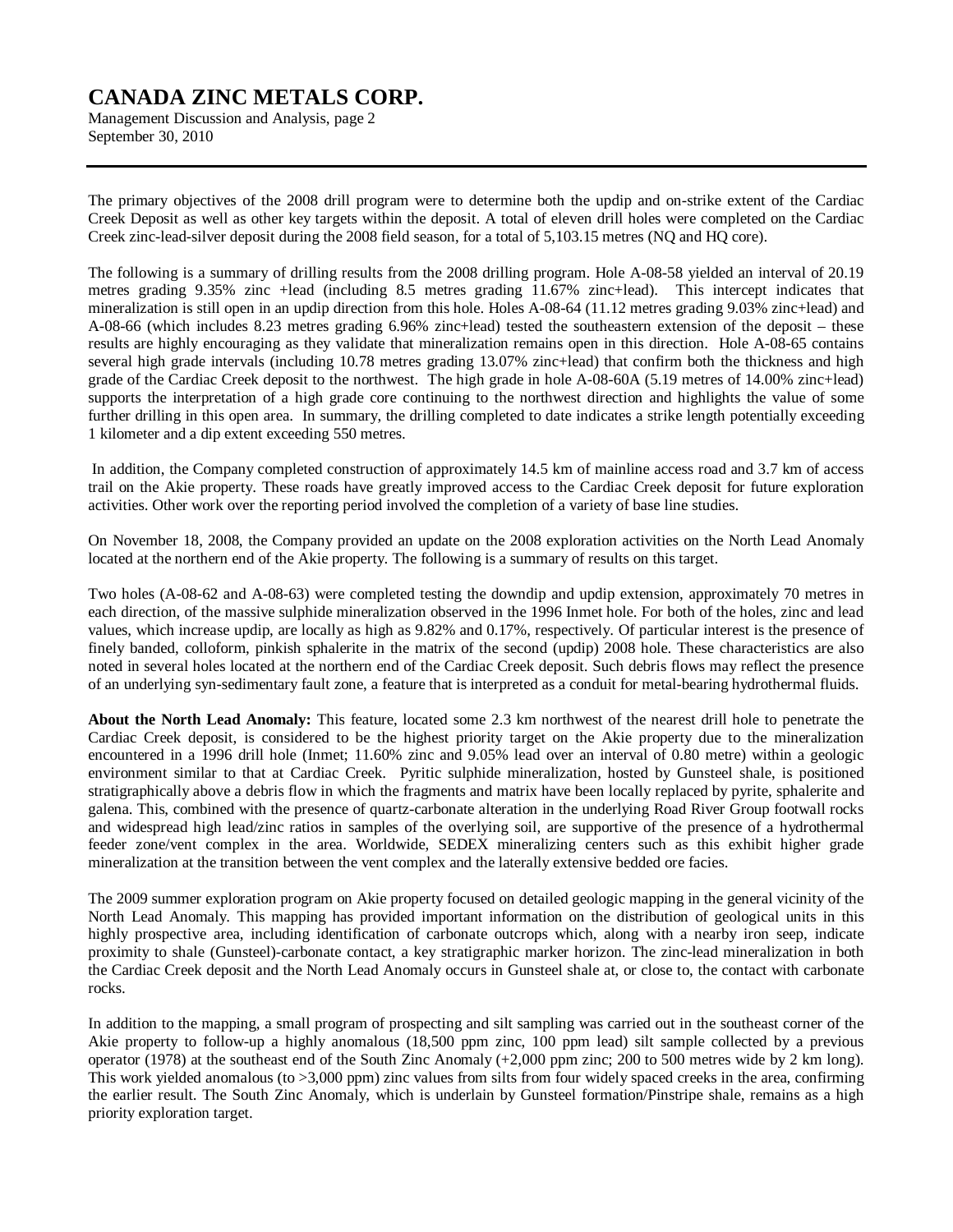Management Discussion and Analysis, page 3 September 30, 2010

### **2010 Diamond Drill Program – Akie Property**

Objectives of the 2010 drilling program include testing the prospective Gunsteel Formation shales for the continuation of the Cardiac Creek deposit in the "NW Extension" and to further explore the potential of the "North Lead Anomaly" (see below) located 2km northwest along strike of the deposit.

#### Highlights:

#### *Cardiac Creek Deposit*

- 9.82 metres of 7.69% zinc+lead and 9.67 g/t silver

#### *NW Extension*

- 800 metres along strike from the Cardiac Creek deposit
- 1.17 metres of 2.69% zinc, 0.60% nickel and 4.4 g/t silver
- interval is also anomalous in gold, lead, copper, molybdenum, antimony, phosphorus, vanadium, thallium and other elements
- possible discovery of a new style of mineralization

#### *North Lead Anomaly*

- 2.02 metres of 1.52% zinc+lead and 5.4 g/t silver
- possible existence of another zinc rich sulphide system present on the Akie property

A total of 11 diamond drill holes (6,127.57 metres) were completed in 2010. Of these, 4 holes (1,464 metres) tested the "NW Extension" target while a further 3 holes (1,762.12 metres) continued to test the highly prospective "North Lead Anomaly". All drill holes have intersected mineralized shales of the Gunsteel Formation, the primary host of the Cardiac Creek deposit. The sulphide mineralization occurs at the same stratigraphic horizon as the deposit.

### *Cardiac Creek Deposit*

Three drill holes (2,078.78 metres) tested priority targets along the northwest edge and central area of the Cardiac Creek deposit, all encountering variable widths of Cardiac Creek style lead-zinc sulphide mineralization. One drill rig has now relocated to the North Lead Anomaly to complete a single 775 metre drill hole to further test observed mineralization intercepted in earlier drill holes. At the time of writing, the exploration program is ongoing and all assay results are currently pending.

| 5.70<br>0.89<br>$A-10-74$<br>8.52<br>6.59<br>17.56<br>9.82<br>1.08<br>7.69<br>Including<br>9.67<br>6.61 | $\text{Zn+Pb}$ $(\% )$ |
|---------------------------------------------------------------------------------------------------------|------------------------|
|                                                                                                         |                        |
|                                                                                                         |                        |
| <b>PENDING</b><br>$A-10-75$                                                                             |                        |
| <b>PENDING</b><br>$A-10-73B$                                                                            |                        |

### *NW Extension Target*

Drilling on the NW Extension was designed to test the (NW) strike extent of the Cardiac Creek deposit . Four drill holes (A-10-69, A-10-69A, A-10-71, A-10-72)were completed on approximate 400 metre centerstotaling 1,464 metres. All four drill holes intersected variable widths of laminated to thickly bedded pyrite mineralization interbedded with nodular to massive beds of barite and Gunsteel Formation shale. This mineralization occurs at the same stratigraphic position as the Cardiac Creek deposit. Results from three of these drill holes (A-10-69A, A-10-71, A-10-72) returned highly anomalous values of zinc ranging from >1000 ppm to >5000 ppm zinc. The fourthdrill hole, A-10-69, intersected 18.47 metres of thickly bedded pyrite and minor sphalerite (zinc sulphide) of identical character and style as the Cardiac Creek deposit. Results are pending for this drill hole.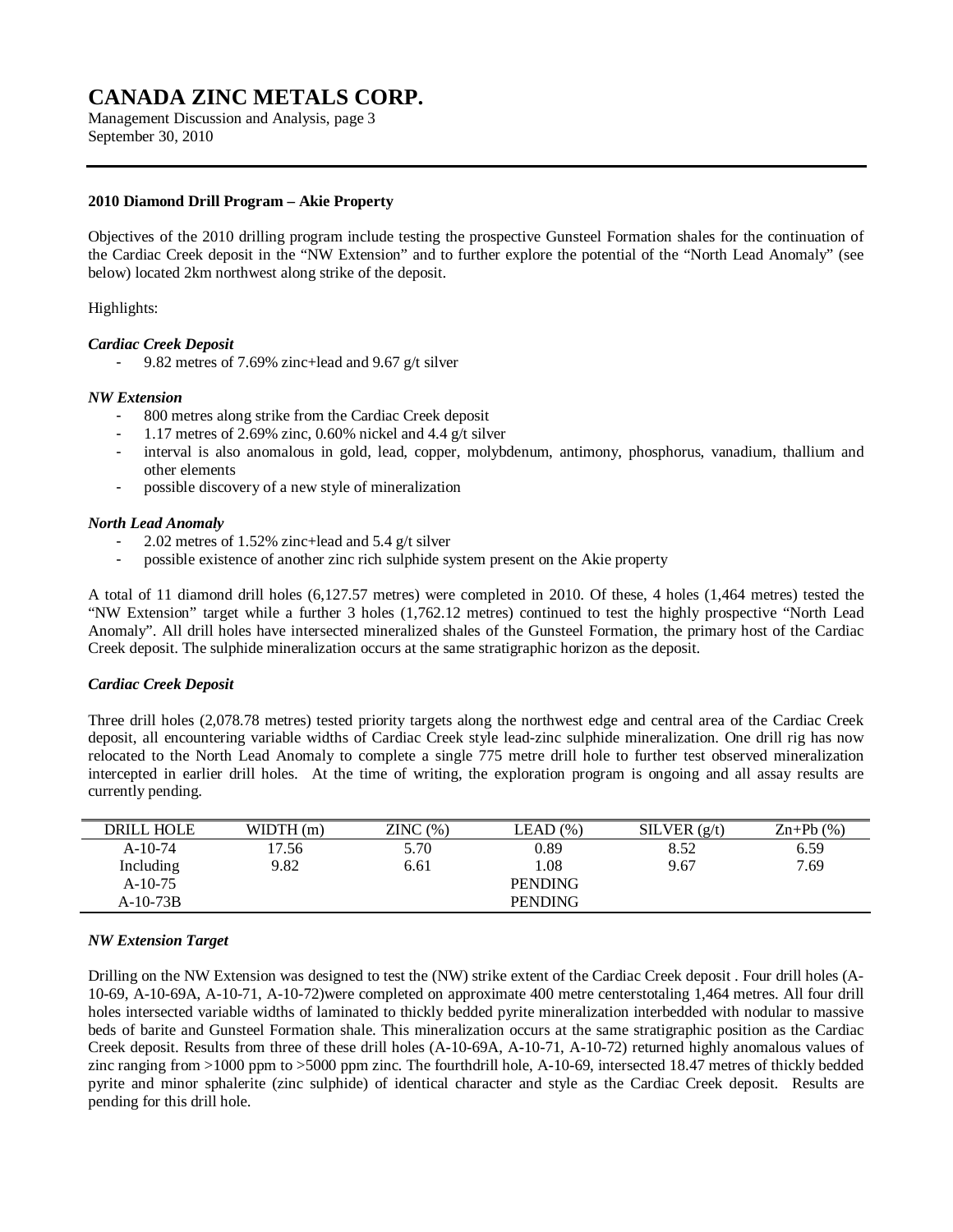Management Discussion and Analysis, page 4 September 30, 2010

In addition to the mineralization encountered within the Gunsteel Formation shales, drill hole A-10-72 also intersected a 1.17 metre wide sulphide-replaced section of interpreted debris flow. The sulphides are predominantly pyrite with crosscutting sphalerite stringers. The results of this interval are outlined in the table below.

| <u>—</u><br>ו חר                   | $- - - - -$<br>, , , , | $-$<br>7N <sub>1</sub><br>$\frac{1}{2}$<br>- 11 | ----<br>$\frac{6}{9}$ | $\sim$<br>$\sim$<br>ЫL<br>. .<br>-<br>$\sim$ |
|------------------------------------|------------------------|-------------------------------------------------|-----------------------|----------------------------------------------|
| $\Omega$ $\pi$<br>$10-$<br>л-<br>. | -<br>.                 | ี                                               | J.OU                  |                                              |

This interval is also anomalous in gold, lead, copper, molybdenum, antimony, phosphorus, vanadium, thallium and other elements. This mineralization appears to be a unique occurrence within in the Kechika Trough. The character and elemental enrichment suggest possible similarities to the zinc-lead-PGE mineralization of the Nick deposit in the Yukon.

The results from the NW Extension target are encouraging, indicating that mineralization of similar character and style exists approximately 800m along strike from the Cardiac Creek deposit and the possible discovery of a new style of mineralization. This target will be evaluated for future drilling.

### *North Lead Anomaly*

The drilling on the North Lead Anomaly continued to test the mineralization encountered in the 2008 Canada Zinc Metals and 1996 Inmet Mining drill holes. Four drill holes (A-10-67, A-10-68, A-10-70, and A-10-76) were completed totaling 2,584.79 metres. All drill holes intersected variable widths of thinly to thickly bedded pyrite mineralization with minor sphalerite (zinc sulphide) however, A-10-68 contained a significant 126 metre interval of interbedded Gunsteel Formation shale and thickly bedded pyrite mineralization , located 100 metres along strike, northwest of the 2008 drill holes . This mineralization occurs at the same stratigraphic position and is similar in character to that of the pyrite mineralization closely associated with the Cardiac Creek deposit.

Results from three of these drill holes (A-10-67, A-10-68, A-10-70) returned consistently highly anomalous zinc values ranging from >1000 ppm to >7000 ppm. In addition to the anomalous zinc values, drill hole A-10-68 included an interval of higher grade zinc outlined in the table below.

| HUL E<br>DRII | <b>TUTTOTT</b><br>W<br>(m | <b>ZINC</b><br>$\frac{1}{2}$ | $\frac{1}{2}$ | $\sim$<br>$\alpha$ /<br>SП | Dh<br>(0/6)    |
|---------------|---------------------------|------------------------------|---------------|----------------------------|----------------|
| $A-10-68$     | $\sim$ $\sim$<br>2.UZ     | $17\%$<br>$\sqrt{2}$         | 0.045         | ⊶.ر                        | $\sim$<br>1.JA |

The final drill hole (A-10-76) of the 2010 program was drilled 200 metres along strike to the northwest of A-10-68 testing the mineralization encountered in A-10-68. Results are pending.

The results from the North Lead Anomaly are extremely positive, suggesting that another Zn-rich sulphide system is present on the Akie property. All results will be evaluated in order to delineate future drill targets as a follow up to this year's drill program.

An analysis of the drill hole data in conjunction with the geology, surface sampling and other pertinent geological data will occur upon receipt of all assay results from this year's exploration drill program to determine future drill targets on the Cardiac Creek deposit as well as assess the continued potential of the North Lead Anomaly and NW Extension.

In addition to the exploration drilling, a geotechnical program has been completed involving trail construction to the proposed portal site and geotechnical drilling. The information obtained from this program will assist the Company in advancing the property toward a potential underground exploration program.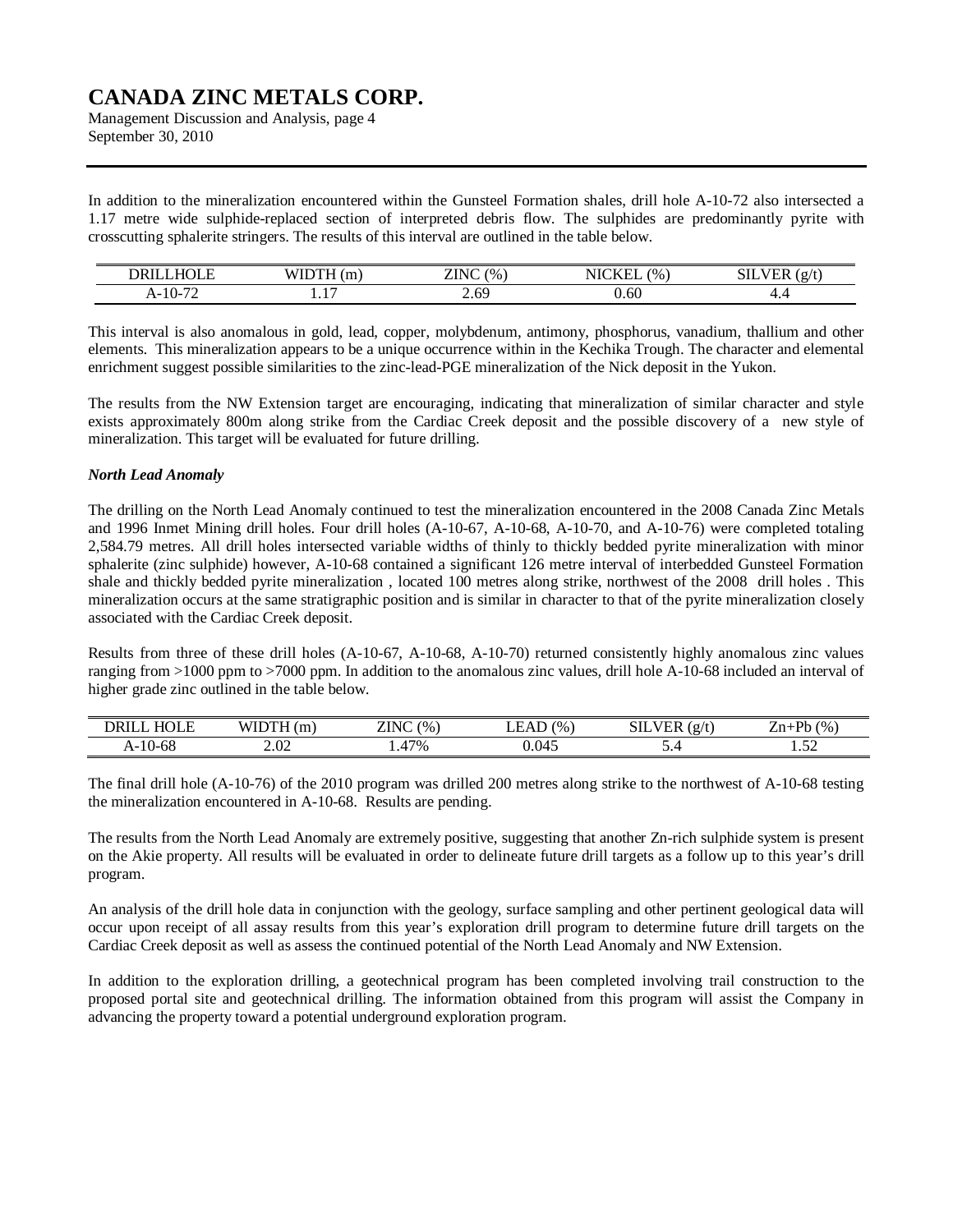Management Discussion and Analysis, page 5 September 30, 2010

### **Kechika Regional**

In addition to the Akie property, the Company controls a large contiguous group of claims, some 130 km long, which comprise the Kechika Regional project. These claims are underlain by similar geology to that on the Akie property (Cardiac Creek deposit) and Cirque. This project includes the 100% owned Mt. Alcock property, which has yielded a historic drill intercept of 8.8 metres grading 9.3% zinc+lead, numerous zinc-lead-barite occurrences, and several regional base metal anomalies.

The 2009 Kechika regional program was largely directed towards the Pie, Yuen Extension and Yuen claims that extend northwestward from the Akie Property for a distance of some 30 km. These properties encompass the highly prospective geological package(s) of Middle to Late Devonian fine grained sediments (Gunsteel Formation) and associated carbonate rocks that host both the Company's Cardiac Creek deposit and the nearby Cirque deposits owned by Teck Resources and Korea Zinc. Exploration on the Pie property resulted in identification of two new, significant mineral occurrences and two distinct geochemical targets.

In the western part of the property, in an area on strike from the large Cirque SEDEX zinc-lead deposit (located some 18.5 km to the northwest) and underlain by black shales (Gunsteel formation) similar to those hosting this deposit, prospecting has identified a 70 metre long by 1.5 metre thick occurrence of bedded barite that is associated iron seeps, silicification and a nearby outcrop of laminated pyrite (collectively referred to as the GPS Showing), all features consistent with SEDEX deposits. In addition, approximately 7 km to the northwest, anomalous zinc values have been obtained from a 1 km long cluster of six silt ( $>3,000$ ppm), soil ( $>3,000$ ppm) and rock samples ( $>1,000$ ppm) in an area underlain by the same Gunsteel rocks.

Prospecting in the central part of the Pie property has resulted in discovery of two outcrops, some 75 metres apart, hosting very distinctive veins of coarse grained, medium brown sphalerite, lesser galena, comb-structure quartz crystals, and very large (to >10 cm long) lath-like crystals of white barite within a hard, black, "sugary" siliceous matrix (Black Silica Veins -"Breccia" Showing in previous news releases). Locally, the veins exhibit a breccia texture comprising vuggy, angular fragments, to +6 cm across, of white quartz, carbonate and sphalerite in a similar black matrix. These veins occur within limestone or at the contact between black shales and limestone and range in thickness from 30 cm to >1 metre. Channel sampling (1 metre samples on 7 lines up to 5 metres long and approximately 1 to 2 metres apart) along the strike of the basal part of the vein exposed in the largest of the two outcrops has yielded an average zinc grade of 10.19%, with a little lead (highest individual sample grade – 27.81% zinc, 0.02% lead). Analytical data also indicate that the zinc mineralization is accompanied by copper values, up to 2,172 ppm. This general area of the Pie claims is characterized by the presence of numerous occurrences of galena, sphalerite and/or barite in either carbonate or in the immediate vicinity of the contact between carbonate and black shales. It is possible that the veins could be associated with a nearby, but as yet unrecognized, vent complex or feeder zone.

Soil and rock sampling in an area of extensive iron seeps and gossan development in the eastern part of the Pie property, approximately 4 km to the southeast of the aforementioned black silica veins, has returned highly anomalous values of zinc and other metals, the maximums (minimums) reported being >10,000 ppm (5,718) zinc, 9,711 ppm (1442) nickel, 1,384 ppm (66.3) cobalt, 623 ppm (82.98) molybdenum and >10,000 ppm (2,437) manganese. These oxidized features can be traced for several kilometers; field evidence suggests that the underlying rocks may be limestone, which elsewhere in this area has been noted to host local sphalerite and galena mineralization in veinlets and fractures, or nearby black shales.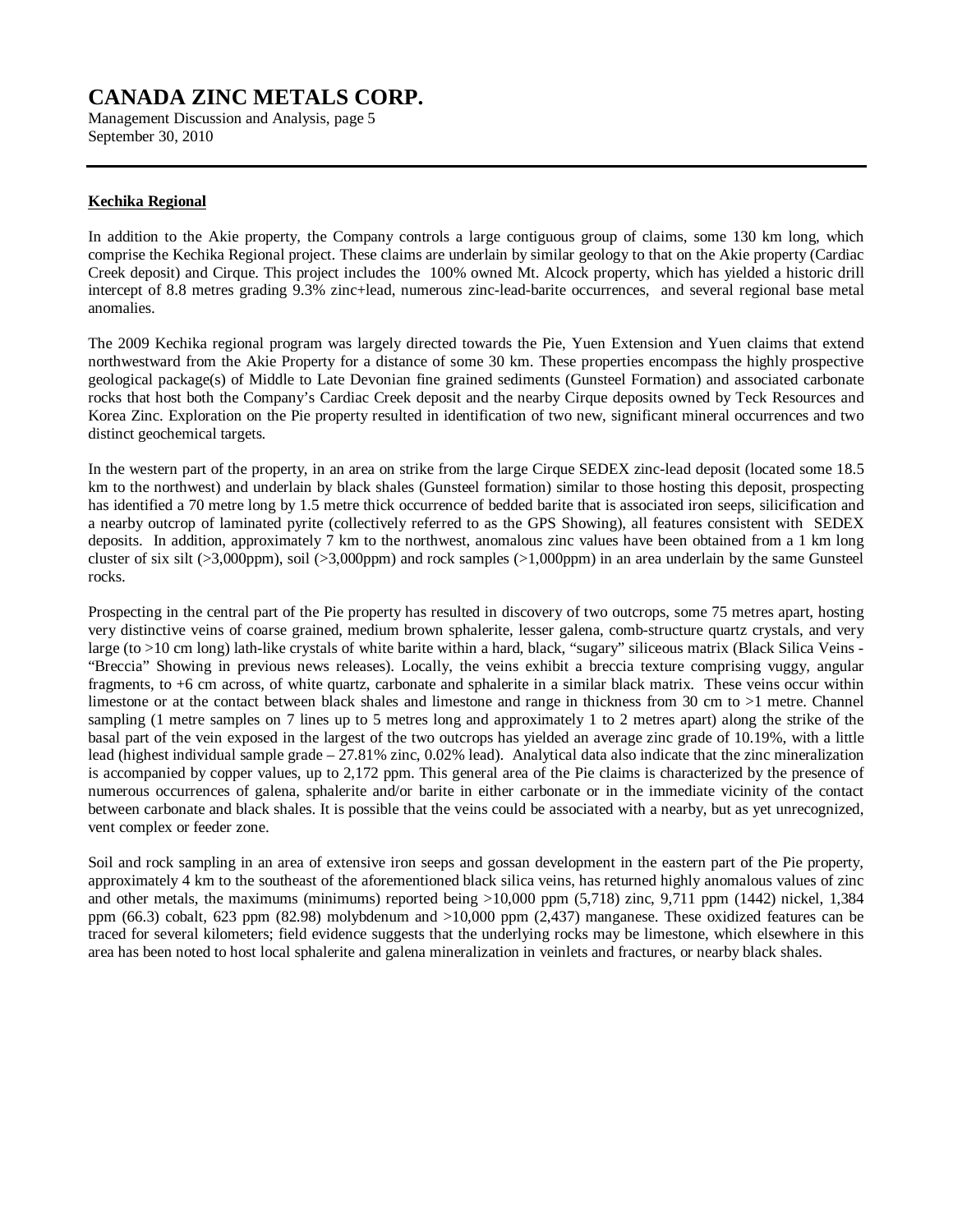Management Discussion and Analysis, page 6 September 30, 2010

#### **Summary of exploration expenditures incurred on various properties:**

|                                                                               | <b>Akie Property</b> |            |    | DA<br><b>Kechika Regional</b> |              |         | <b>Total</b> |            |
|-------------------------------------------------------------------------------|----------------------|------------|----|-------------------------------|--------------|---------|--------------|------------|
| <b>Acquisition Costs:</b><br>Balance, June 30, 2010 and<br>September 30, 2010 | \$                   | 24,175,329 | \$ | 328,432                       | $\mathbb{S}$ | 71,535  | \$           | 24,575,296 |
| <b>Deferred Exploration Costs:</b>                                            |                      |            |    |                               |              |         |              |            |
| Balance, June 30, 2010                                                        |                      | 26,281,810 |    | 1,172,533                     |              | 150,025 |              | 27,604,368 |
| Additions:                                                                    |                      |            |    |                               |              |         |              |            |
| Camp equipment                                                                |                      | 23,688     |    |                               |              |         |              | 23,688     |
| Camp operating                                                                |                      | 90,000     |    |                               |              |         |              | 90,000     |
| Geological consulting                                                         |                      | 75,430     |    |                               |              |         |              | 75,430     |
| Drilling                                                                      |                      | 3,601,617  |    |                               |              |         |              | 3,601,617  |
| Environmental studies                                                         |                      | 3,689      |    |                               |              |         |              | 3,689      |
| Balance, September 30, 2010                                                   |                      | 30,076,234 |    | 1,172,533                     |              | 150,025 |              | 31,398,792 |
| September 30, 2010                                                            | \$                   | 54,251,563 | \$ | 1,500,965                     | \$           | 221,560 | \$           | 55,974,088 |

#### **1.3 Selected Annual Information**

The following is a summary of certain financial information concerning the Company for each of the last three most recently completed financial years:

|                                                              |                 | Years ended   |                 |
|--------------------------------------------------------------|-----------------|---------------|-----------------|
|                                                              | 2010            | 2009          | 2008            |
|                                                              |                 |               |                 |
| Interest and other income                                    | \$36,036        | \$80,256      | \$309,987       |
| Net Loss                                                     | $(\$9,193,106)$ | (\$1,733,051) | $(\$3,151,779)$ |
| Loss per share                                               | (\$0.10)        | $(\$0.02)$    | $(\$0.05)$      |
| Total assets                                                 | \$63,441,750    | \$57,815,908  | \$49,054,558    |
| Total long term liabilities (Future Income Tax<br>Liability) | \$7,040,397     | \$1,514,583   | \$102,589       |
| Cash dividends declared per<br>share for each class of share | \$Nil           | \$Nil         | \$Nil           |

#### **1.4 Results of Operations**

The following is a discussion of the financial condition, changes in financial condition and results of operations of the Company for the three months ended September 30, 2010 and 2009.

During the three months ended June 30, 2010, the Company reported a loss of \$332,984 or \$0.00 per share compared to a loss of \$451,356 or \$0.01 per share during the same quarter in fiscal 2009, a decrease in loss of \$118,372. The decrease in loss was due to a decrease in total administration expenses of \$59,409 and an increase in interest and other income of \$58,963.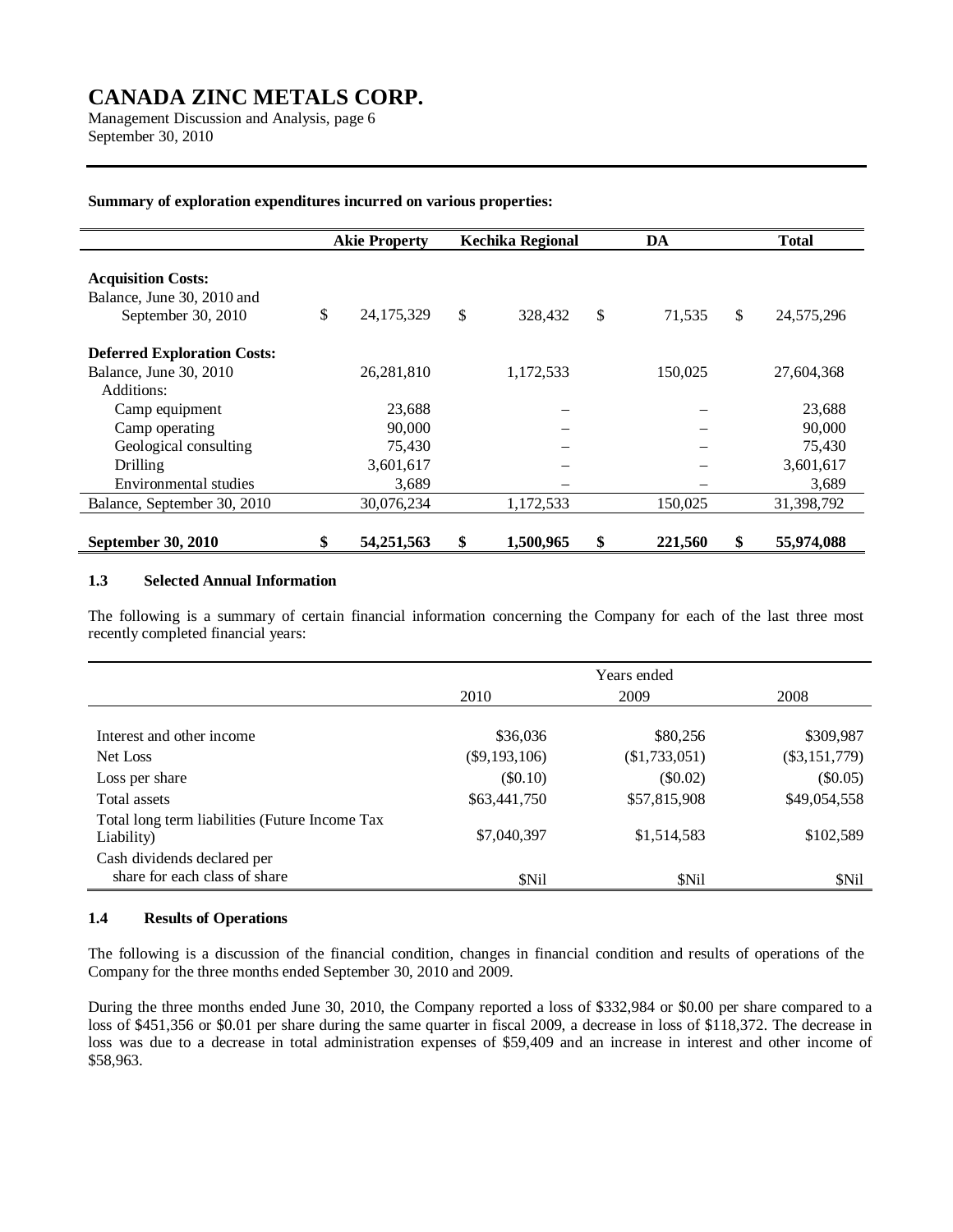Management Discussion and Analysis, page 7 September 30, 2010

The Company's consolidated net loss for the three months ended September 30, 2010, not factoring in non-cash transactions of stock-based compensation expense and amortization of office equipment and leasehold improvements was \$274,965 (2009-\$411,270).

Total interest and other income during the three months ended September 30, 2010 was \$69,825 compared to \$10,862 during the same period last year. The increase in interest and other income was attributable to \$54,761 in interest received on the METC refund for fiscal 2008.

Total general and administration expenses decreased by \$59,409 due to decreases in consulting fees of \$64,538, flow-through taxes of \$7,821, travel and promotion of \$20,541 and wages and benefits of \$34,042, offset by increases in investor relations fees of \$15,958, office and miscellaneous fees by \$2,578, professional fees of \$26,489, regulatory fees of \$3,195, rent \$1,214, stock-based compensation of \$18,125 and transfer agent fees of \$189.

The decrease in consulting fees by \$64,538 was due to decreased business development consulting services retained during the period.

The decrease in travel and promotion by \$20,541 during the period was a result of fewer travel plans for investor presentations and conferences, conference registration fees and other related costs.

The decrease in wages and benefits by \$34,042 was due to a reduction of employees salaries.

During the three months ended September 30, 2010, the Company filed an amendment of eligible Canadian exploration expenditures previously renounced to the flow-through shareholders subscribed for the Company's common shares in fiscal 2009. As a result of the expenditure shortfall and the amendment of the previous renunciations of explorations expenditures, the Company paid \$579,877 in part XII.6 tax for 2009 and an additional \$54,689 in interest. There were no flow-through taxes recorded by the Company during the three months ended September 30, 2010 (2009 - \$7,821) as all applicable taxes and interest were recorded at June 30, 2010.

The increase in investor relations by \$15,958 was a result of the Company retaining investor relations services from Translloyd Consulting GmbH ("Translloyd"). Translloyd will provide investor relations and communications services to the Company for a term of six months, renewable thereafter on a month to month basis, in exchange for a fee of \$7,000 per month and approved reimbursable expenses.

The increase in professional fees by \$26,489 resulted from additional accounting services retained in connection with the flow-through renunciation amendment and consultations.

The increase in regulatory fees by \$3,195 was due to the regulatory filings of the investor relations agreement and extension of the normal course issuer bid ("NCIB") with the TSXV.

The Company recognizes compensation expense for all stock options granted, using the fair value based method of accounting and any cash paid on the exercise of stock options is added to the stated value of common shares. For the quarter ended September 30, 2010, the Company recorded stock-based compensation expense of \$57,561 (2009 - \$39,436) on the vested portion of stock options granted to directors, officers and consultants of the Company. The increase in stock-based compensation expense during the year was primarily due to additional options vested during the period as well as changes in valuation assumptions used to calculate a fair value of stock options granted at varying times, such as stock market prices, volatility of stock prices and risk-free interest rates.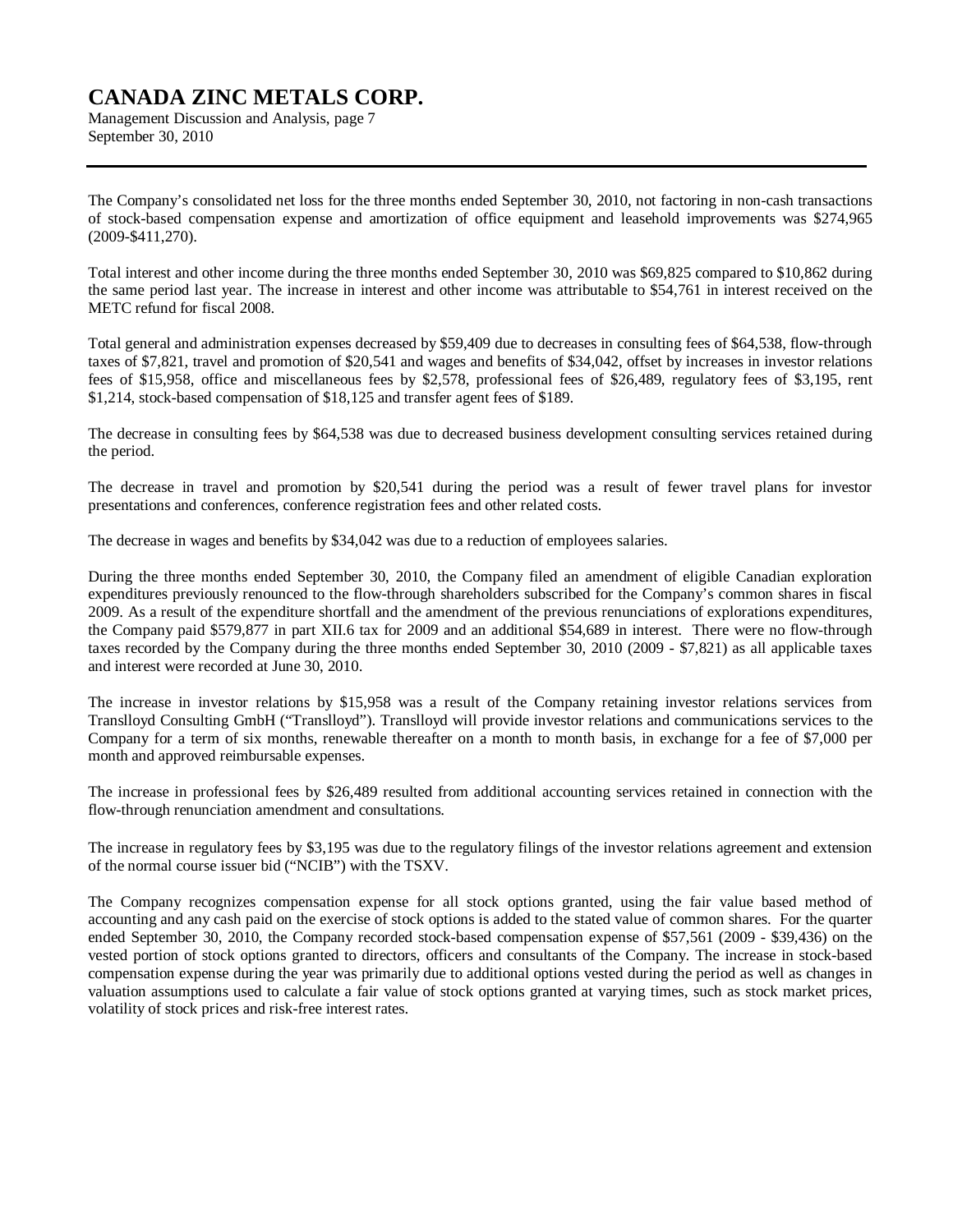Management Discussion and Analysis, page 8 September 30, 2010

### **1.5 Summary of Quarterly Results**

The following is a summary of certain consolidated financial information concerning the Company for each of the last eight reported quarters:

| <b>Ouarter</b> ended | Interest Income | Net Earnings<br>(Loss) |             | Earnings (Loss) per<br>share |
|----------------------|-----------------|------------------------|-------------|------------------------------|
| September 30, 2010   | \$<br>69,825    | \$                     | (332,984)   | \$<br>(0.00)                 |
| June 30, 2010        | 13,254          |                        | (6,681,427) | (0.07)                       |
| March 31, 2010       | 5,013           |                        | (1,233,305) | (0.02)                       |
| December 31, 2009    | 6.907           |                        | (827,018)   | (0.01)                       |
| September 30, 2009   | 10,862          |                        | (451, 356)  | (0.00)                       |
| June 30, 2009        | 31,606          |                        | 107,235     | 0.00                         |
| March 31, 2009       | 12,038          |                        | (285, 827)  | (0.00)                       |
| December 31, 2008    | 8,636           |                        | (1,104,200) | (0.01)                       |

The significant changes in loss for the quarter ended:

- a) June 30, 2010 was due to future income tax expense of \$5,525,814 resulting from the difference between tax and book values of resource properties, and flow-through taxes of \$559,685 recorded in connection with the amended renunciation of the eligible Canadian exploration expenditures for fiscal 2008;
- b) March 31, 2010 was due to stock-based compensation expense of \$850,232 recorded on 1,320,000 stock options granted during the period and business development consulting fees of \$145,100.
- c) December 31, 2009 was due to stock-based compensation expense of \$313,062 recorded on 2,360,000 stock options granted during the quarter and consulting fees of \$236,812 paid in connection with business development consulting and financial advisory services carried out in Europe and Asia;
- d) December 31, 2008 was due to stock-based compensation expense of \$857,164 recorded on 3,527,500 stock options granted and 1,768,000 previously granted stock options re-priced during the period.

The June 2009 quarter resulted in net earnings due to future income tax recoveries of \$428,130.

### **1.6/1.7 Liquidity and Capital Resources**

The Company reported working capital of \$5,239,761 at September 30, 2010 compared to working capital of \$9,737,215 at June 30, 2010, representing a decrease in working capital of \$4,497,454. Net cash decreased by \$3,841,123 from \$9,281,997 at June 30, 2010 to \$5,440,874 at September 30, 2010.

During the three months ended September 30, 2010, the Company utilized its cash and cash equivalents as follows:

- (a ) \$181,064 was used in operating activities, consisting primarily of general and administrative expenditures and change in non-cash items including the receipt of the 2009 METC refund of \$921,063.
- (b ) \$3,443,821 was used for deferred exploration of resource properties and \$932 for the purchase of office equipment.
- (c ) \$18,750 was generated from the exercise of 75,000 stock options at a price of \$0.25 per share.
- (d ) \$234,988 was used for the purchase of 521,500 common shares of the Company at a weighted average price of \$0.45 under the NCIB, which commenced on July 31, 2009 and subsequently extended for another 12 months on July 31, 2010.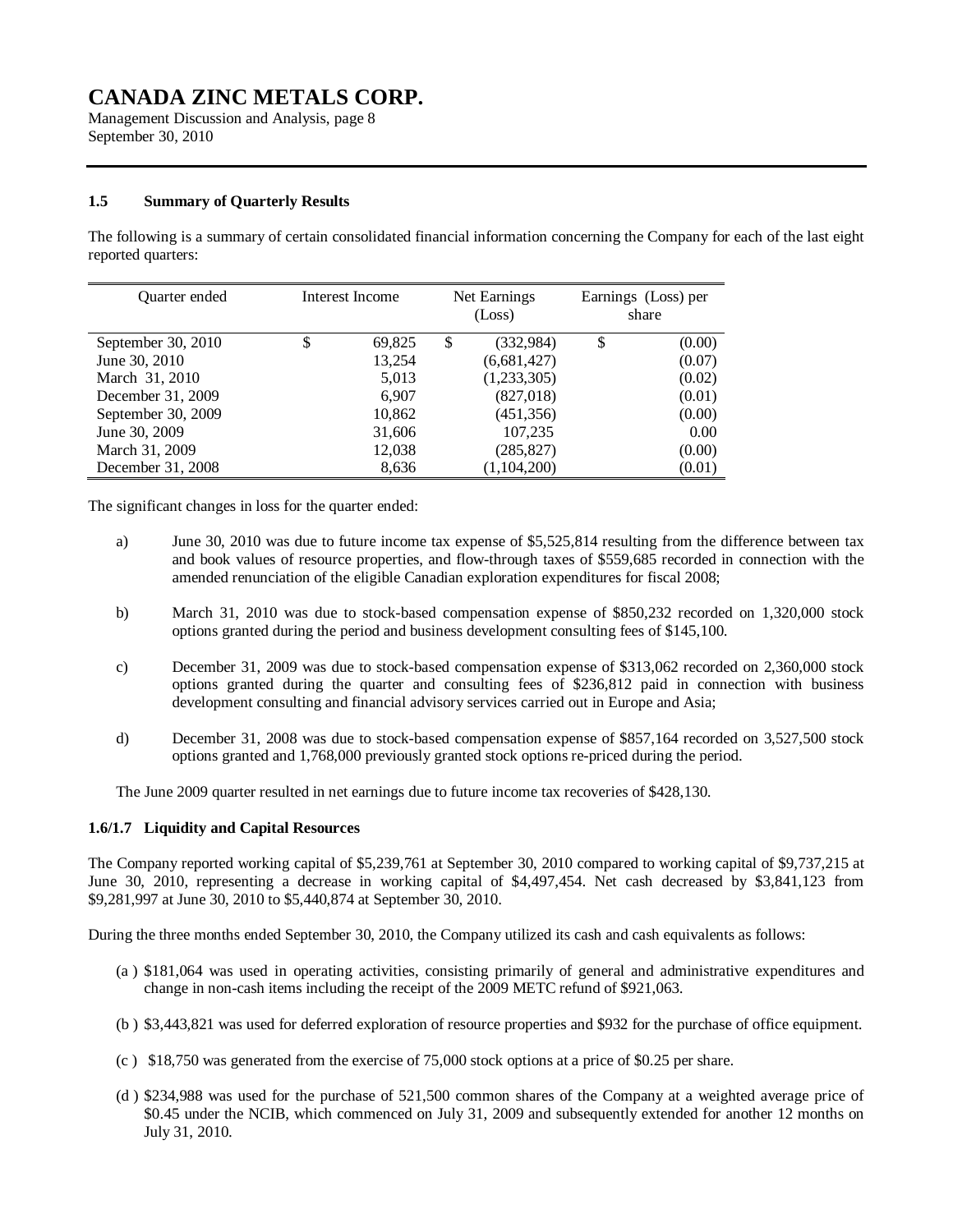Management Discussion and Analysis, page 9 September 30, 2010

On August 1, 2010, the Company received the TSXV approval to purchase at market price up to 5,135,570 common shares, being approximately 5% of the Company's issued and outstanding common shares under the NCIB.

The Company is engaging in a NCIB because it believes that the market price of its common shares does not properly reflect the underlying value of the Company. The purpose of the bid is to reduce dilution of the Company's shares and to enhance the potential future value of the Common Shares which remain outstanding, thus increasing long term shareholder value. Purchases connected with this bid will conducted through Canaccord Genuity Corp.'s offices in Vancouver. The Company will pay the market price of the common shares at the time of acquisition and will not purchase more than 2% of the total issued and outstanding common shares within any 30 day period.

The total NCIB purchases are summarized as follows:

|                  | August 1, 2009 to July 31,<br>2010 | August 1, 2010 to<br>September 30, 2010<br>("The New Bid") |         | Total NCIB purchases |           |  |
|------------------|------------------------------------|------------------------------------------------------------|---------|----------------------|-----------|--|
| Number of shares | 744,000                            |                                                            | 367,500 |                      | 1,111,500 |  |
| Purchase price   | 311.501                            |                                                            | 164,040 |                      | 475.541   |  |

Current assets excluding cash as at September 30, 2010 consisted of receivables of \$373,535, which consisted of HST recoverable of \$365,759 and interest receivable on short-term investments of \$7,776, prepaid expenses of \$113,000 and marketable securities with a fair market value of \$356,250. Current assets excluding cash as at June 30, 2010 consisted of receivables of \$67,972, which consisted of GST recoverable of \$57,473 and interest receivable on short-term investments of \$10,499, METC recoverable of \$921,063, marketable securities of \$450,000 and prepaid expenses of \$373,081.

Current liabilities as at September 30, 2010 consisted of accounts payable and accrued liabilities of \$1,043,898 (June 30, 2010 - \$1,295,366) and amounts due to related parties of \$Nil (June 30, 2010 - \$61,532).

The Company has applied for the 20% British Columbia Mining Exploration Tax Credit ("METC") and the enhanced tax credit of an additional 10% for Mountain Pine Beetle affected areas, on qualified mining exploration costs incurred by the Company in fiscal 2009. The METC application for \$1,688,438 has not been recorded by the Company pending receipt of the Notice of Assessment from the Canada Revenue Agency.

The other sources of funds potentially available to the Company are through the exercise of outstanding stock options. See Item 1.15 – Other Requirements – Summary of Outstanding Share Data. There can be no assurance, whatsoever, that any or all of these outstanding exercisable securities will be exercised.

The Company has and may continue to have capital requirements in excess of its currently available resources. In the event the Company's plans change, its assumptions change or prove inaccurate, or its capital resources in addition to projected cash flow, if any, prove to be insufficient to fund its future operations, the Company may be required to seek additional financing. Although the Company has been successful in raising the above funds, there can be no assurance that the Company will have sufficient financing to meet its future capital requirements or that additional financing will be available on terms acceptable to the Company in the future.

The Company's overall success will be affected by its current or future business activities. The Company is currently in the process of acquiring and exploring its interests in resource properties and has not yet determined whether these properties contain mineral deposits that are economically recoverable. The continued operations of the Company and the recoverability of expenditures incurred in these resource properties are dependent upon the existence of economically recoverable reserves, securing and maintaining title and beneficial interest in the properties, obtaining necessary financing to explore and develop the properties, and upon future profitable production or proceeds from disposition of the resource properties.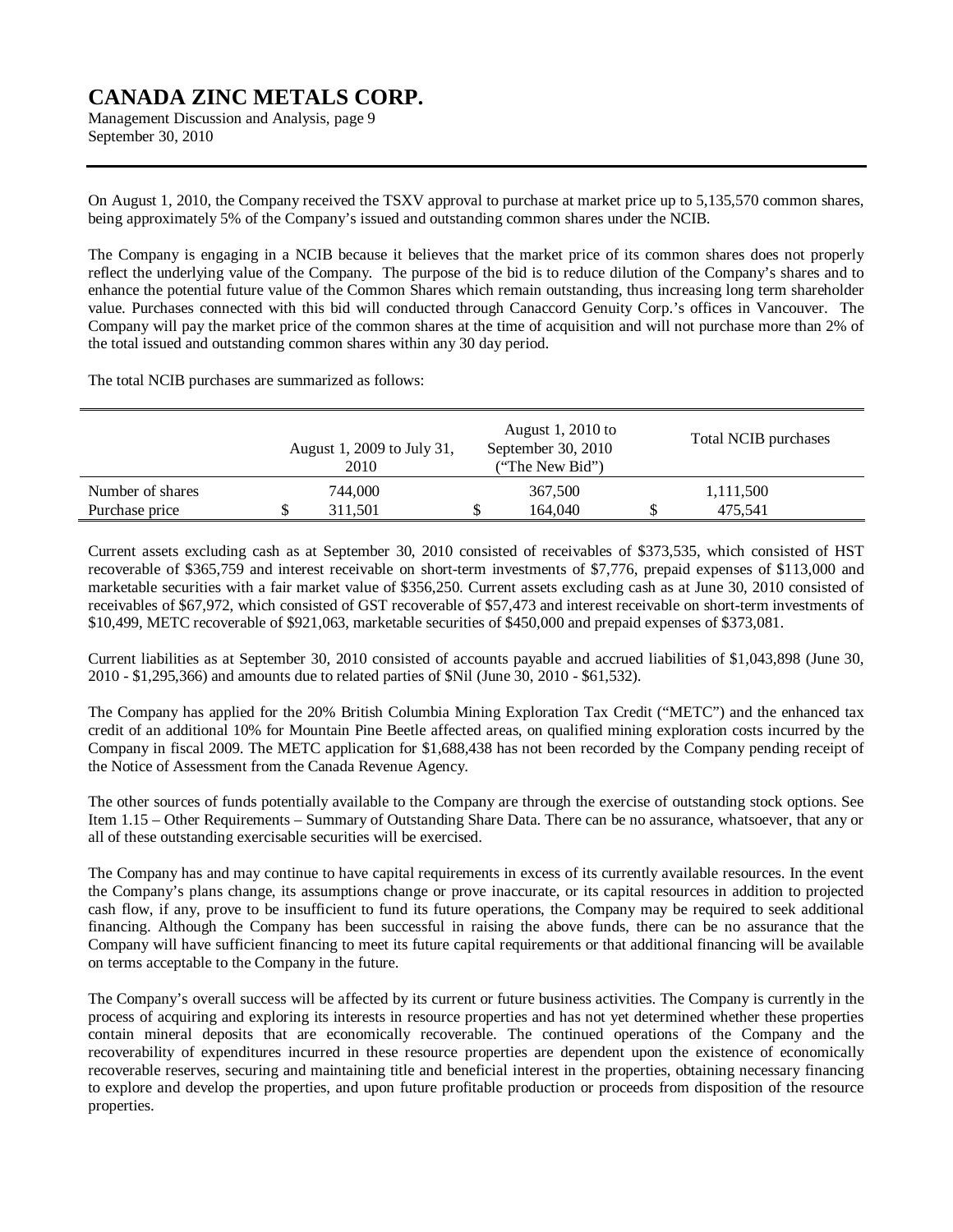Management Discussion and Analysis, page 10 September 30, 2010

### **1.8 Off-Balance Sheet Arrangements**

The Company does not utilize off-balance sheet arrangements.

### **1.9 Transactions with Related Parties**

During the period ended September 30, 2010:

- (a) the Company paid or accrued  $$37,500 (2009 $37,500)$  for management fees and \$15,000 (2009 \$15,000) for administrative fees to a company partially controlled by a director and an officer of the Company.
- (b ) the Company paid or accrued \$Nil (2009 \$24,000) for consulting and geological services fees, included in resource properties, to a company controlled by a former director of the Company.
- (c ) the Company paid \$54,600 that was due to a company controlled by a former director of the Company at June 30, 2010.
- (d ) the Company also paid \$6,932 that was due for reimbursement of business expenses to directors and officers of the Company at June 30, 2010.

These transactions were in the normal course of operations and were measured at the exchange amount, which is the amount of consideration established and agreed to by the related parties.

### **1.10 Fourth Quarter and Subsequent Events**

Significant transactions for the fourth quarter of fiscal 2010 were disclosed in the Management Discussions and Analysis of the Company, as at and for the years ended June 30, 2010 and 2009.

Subsequent to the period ended September 30, 2010:

(a ) the Company completed a financing with Tongling Nonferrous Metals Group Holdings Co. Ltd. ("Tongling") for 31,386,224 units of the Company at a price of \$0.5735 per unit for gross proceeds of \$18,000,000. Each unit consists of one common share and one half of a common share purchase warrant. Each whole warrant shall entitle the purchaser to purchase, at any time within 24 months from closing, one additional common share of the Company at a price of \$0.675 during the first year and at a price of \$0.775 during the second year.

Shareholder approval was obtained with respect to this private placement at an Annual General Meeting that was held on September 30, 2010. Tongling received all necessary approvals of the relevant Chinese regulatory departments.

- (b ) the Company purchased 221,000 common shares at a weighted average price of \$0.47 per share under the NCIB.
- (c ) 1,029,000 common shares purchased under NCIB were returned to the Company's treasury and cancelled.
- (d ) 200,000 stock options were exercised at a price of \$0.25 per share and 200,000 common shares were issued for total proceeds of \$50,000.
- (e ) the Company granted an aggregate of 1,370,000 stock options to directors, officers, employees and consultants of the Company, exercisable for a period of 10 years, at a weighted average price of \$0.53 per share.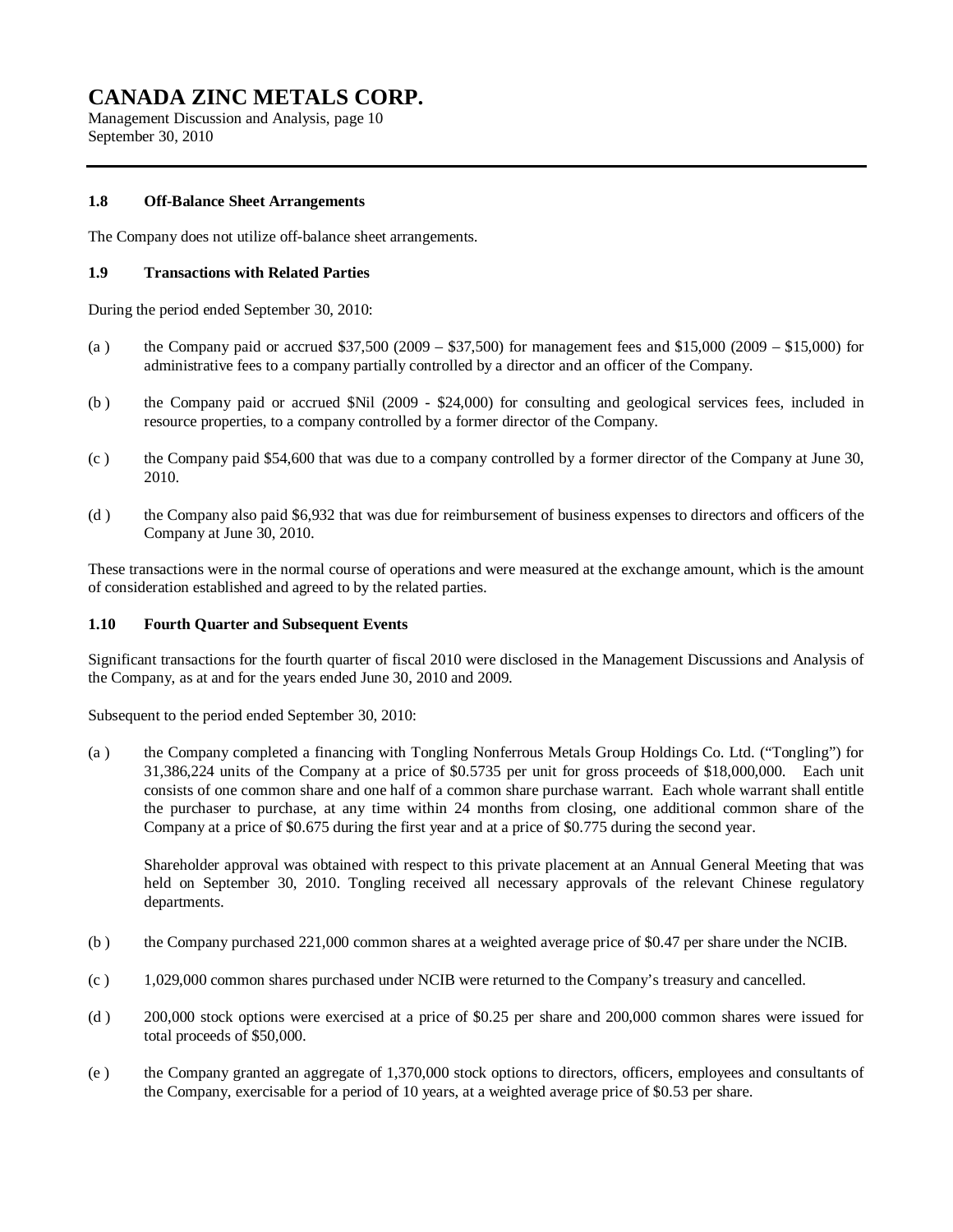Management Discussion and Analysis, page 11 September 30, 2010

- (f ) the Company appointed Mr. Ken MacDonald as Vice-President of Exploration and granted 500,000 stock options, exercisable for a period of 10 years at a price of \$0.55 per share, in connection with the appointment. A portion of the options shall vest over time and a portion will vest as specific milestones are achieved.
- (g ) the Company entered into two separate consulting agreements to provide business development consulting services to the Company for an aggregate monthly fee of approximately \$17,500.

#### **1.11 Proposed Transactions**

None.

### **1.12 Critical Accounting Estimates**

Not applicable to Venture Issuers.

### **1.13 Changes in Accounting Policies including Initial Adoption**

The financial information presented in this MD&A has been prepared in accordance with Canadian Generally Accepted Accounting Principles (GAAP). Our significant accounting policies are set out in Note 2 of the audited consolidated financial statements of the Company, as at and for the years ended June 30, 2010 and 2009.

#### *Going concern issue*

The Company's financial statements have been prepared on a going concern basis which assumes that the Company will be able to realize its assets and discharge its liabilities in the normal course of business for the foreseeable future. The continuing operations of the Company are dependent upon its ability to obtain the necessary financing to meet its ongoing commitments and further its mineral exploration programs.

The Company may encounter difficulty sourcing future financing in light of the recent economic downturn. The current financial equity market conditions and the inhospitable funding environment make it difficult to raise capital through the private placements of shares. The junior resource industry has been severely affected by the world economic situation as it is considered speculative and high-risk in nature, making it even more difficult to fund. While the Company is using its best efforts to achieve its business plans by examining various financing alternatives, there is no assurance that the Company will be successful with any financing ventures.

### *International Financial Reporting Standards (IFRS)*

In February 2008, the Accounting Standards Board of Canada confirmed that Canadian GAAP for publicly accounting enterprises will be converged with International Financial Reporting Standards ("IFRS") effective for fiscal years beginning on or after January 1, 2011. The Company will therefore be required to report using IFRS commencing with its unaudited interim consolidated financial statements for the three months ended March 31, 2011 which must include the interim results for the three months ended March 31, 2010 prepared on the same basis. IFRS uses a conceptual framework similar to Canadian GAAP but there are significant differences on recognition, measurement and disclosures.

Implementing IFRS will have an impact on accounting, financial reporting and supporting IT systems and processes. It may also have an impact on actual commitments involving GAAP based clauses, long-term employee compensation plans and performance metrics. Accordingly, the Company is in the process of developing its changeover plan which will include considerations such as measures to provide training to key finance personnel, to review contracts and agreements and to increase the level of awareness and knowledge amongst management, the Board of Directors and the Audit Committee.

As a first time adopter of IFRS, the Company is required to apply IFRS 1 "First time adoption of International Financial Reporting Standards". A number of exemptions are available under this Standard which the Company is currently